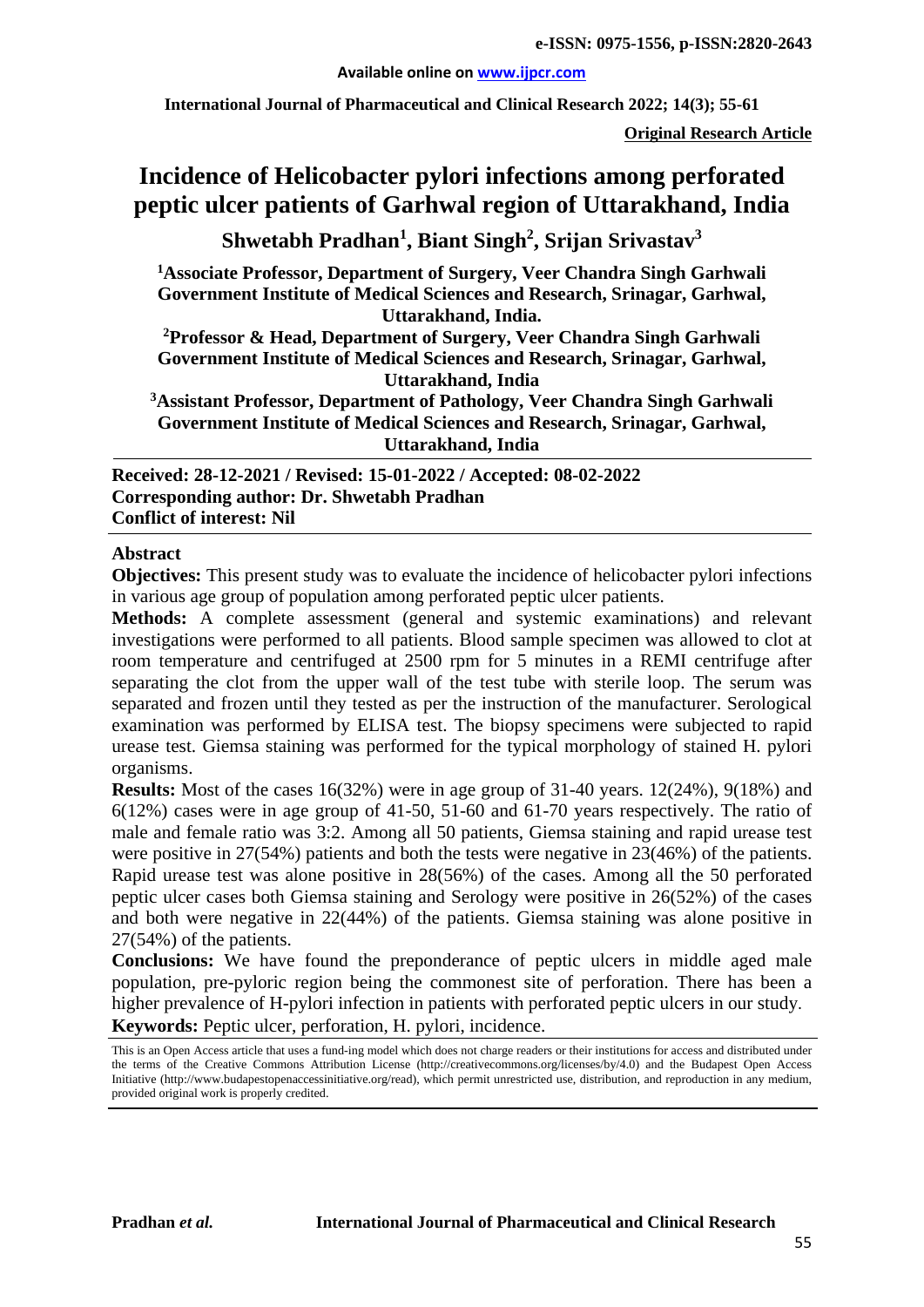### **Introduction**

Helicobacter pylori (HP) is a gramnegative microaerophilic bacterium that infects the epithelial lining of the stomach [1]. Helicobacter pylori (H. pylori) was first identified in the stomach of dogs as a spiral microorganism by Giulio Bizzozero in 1892 [2]. As they are Campylobacterlike spiral microorganisms, they were named Campylobacter pyloridis by Barry Marshall and Robin Warren in 1983 [3]. A lower prevalence was suggested by the second meta-analysis [4] reporting an overall global H. pylori prevalence of 44.3%, ranging from 50.8% in developing countries to 34.7% in developed countries; the prevalence of H. pylori was similar between males (46.3%) and females (42.7%) [5].

In many countries, the incidence of HP infection has been decreasing in association with improved standards of living [6]., Yet the prevalence of this bacterium is still ubiquitous, especially in the Far East. It is the main cause of chronic gastritis and the principal etiological agent for gastric cancer and peptic ulcer disease [7,8]. In most regions, the main mechanism of spread is intrafamilial transmission [9]. The prevalence remains high in most developing countries and is generally related to socioeconomic status and levels of hygiene. Objectives of this study was to evaluate the incidence of Helicobacter pylori (HP) among perforated peptic ulcer patients in Garhwal region, Uttarakhand, India.

#### **Materials & Methods**

This study was conducted in Department of Surgery, Veer Chandra Singh Garhwali Government Medical Sciences and Research Institute (VCSGGMSRI), Srinagar, Garhwal, India during a period from January 2019 to January 2022.

## **Methods:**

A total of 50 diagnosed perforated peptic ulcer patients undergoing emergency

laparotomy with age group 20 to 70 years were enrolled in this study. Attendants/Entire subjects signed an informed consent approved by institutional ethical committee.

**Exclusion criteria:** Patients who were on triple drug therapy for H. pylori for acute gastritis or any other disease; patient who showed septicaemia, respiratory failure, congestive heart failure and patients with traumatic perforations and perforations due to malignancy were excluded from this study.

A complete assessment (general and systemic examinations) and relevant investigations were performed in all patients. Blood sample specimen was allowed to clot at room temperature and centrifuged at 2500 rpm for 5 minutes in a REMI centrifuge after separating the clot from the upper wall of the test tube with sterile loop. The serum was separated and frozen until they tested as per the instruction of the manufacturer.

**ELISA test:** Serological examination was performed by ELISA test for the detection of IgA and IgM antibodies using Calbiotech, USA diagnostic kit.

**Rapid urease test:** The biopsy specimen from the perforated peptic ulcer margin were placed in Rapid urease test broth (HiMedia) containing 2% urea solution with phenol dye red as indicator, the change in color to pink within 4 hrs was taken as positive.

**Giemsa staining:** The biopsy specimen from the perforated ulcer margin were subjected to Giemsa staining and viewed under microscopy for the typical morphology of stained H. pylori organisms.

## **Statistical Analysis:**

Data was analysed by using SPSS software. Mean  $\pm$  Standard deviation were calculated.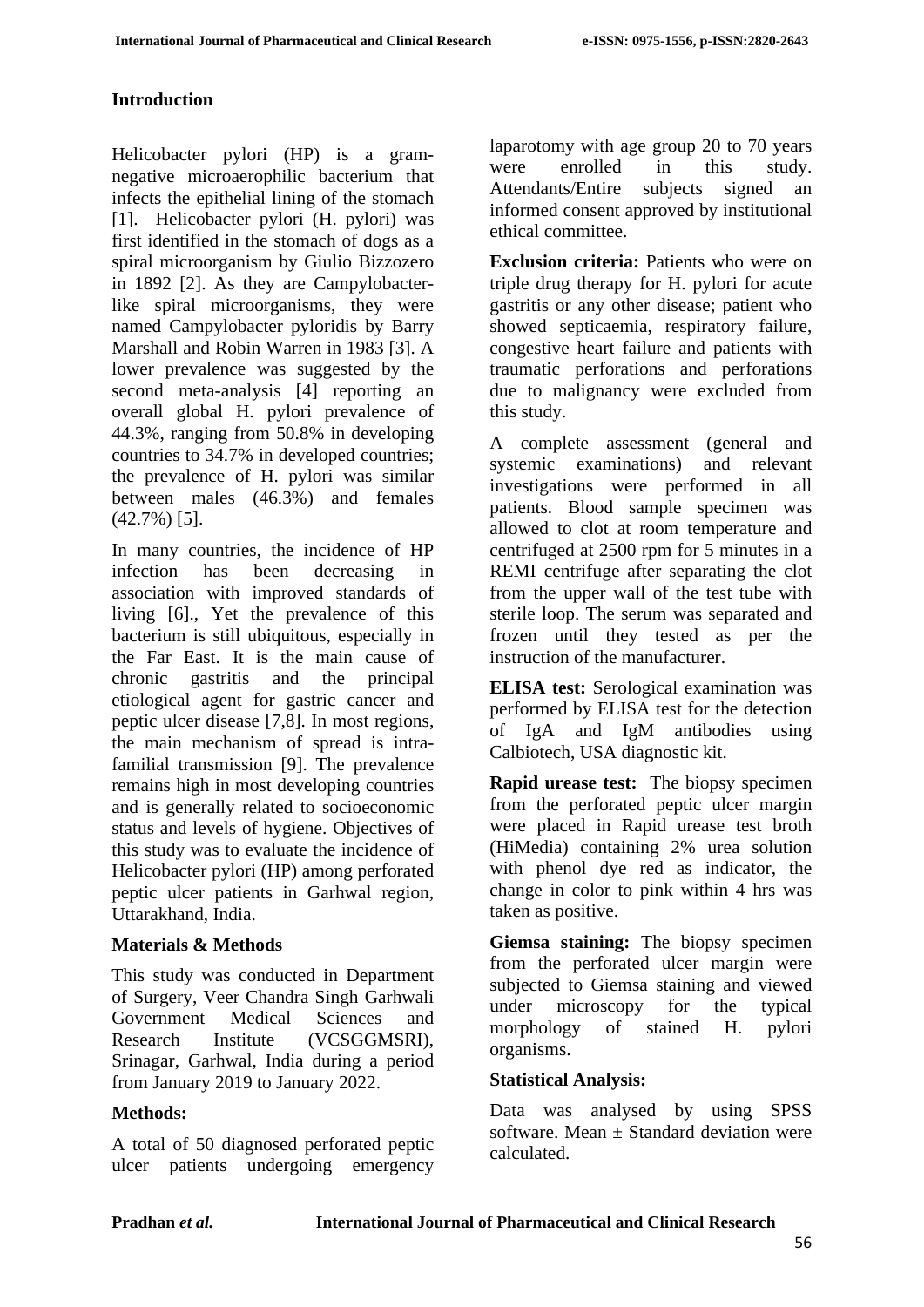#### **Observations:**

In this present study, most of the cases 16(32%) were in age group of 31-40 years. 12(24%), 9(18%) and 6(12%) cases were in age group of 41-50, 51-60 and 61-70 years respectively. 30(60%) cases were males and 20(40%) cases were females. The ratio of male and female was 3:2. Mean age of male patients was  $47.24 \pm$ 17.65 years while mean age of female patients was 45.78±`16.73 years.

| Table 1: Age wise distribution of perforated peptic ulcer patients. |  |  |
|---------------------------------------------------------------------|--|--|
|---------------------------------------------------------------------|--|--|

| Age group (years) | No of patients | <b>Percentage of patients</b> |
|-------------------|----------------|-------------------------------|
| $20 - 30$         |                | 6%                            |
| $31 - 40$         | 16             | 32%                           |
| $41 - 50$         | 12             | 24%                           |
| $51-60$           |                | 18%                           |
| 61-70             | h              | 12%                           |
| $>70$             |                | 8%                            |
| Total             | 50             | 100%                          |



**Figure 1: Site of perforation in peptic ulcer patients**

In this present study, chief clinical presentation of all 50(100%) perforated peptic ulcer patients was pain abdomen. 35(70%) of the site of peptic ulcer perforation was in pre pyloric region and for 15(30%) of patients, the perforation was in the first part of duodenum.

| Giesma stain             | No of cases | <b>Percentage of cases</b> |
|--------------------------|-------------|----------------------------|
| Positive                 | 27          | 54%                        |
| Negative                 | 23          | 46%                        |
| <b>ELISA</b> test        |             |                            |
| Positive                 | 26          | 52%                        |
| Negative                 | 24          | 48%                        |
| <b>Rapid urease test</b> |             |                            |
| Positive                 | 28          | 56%                        |
| Negative                 | 22          | 44%                        |

| Table 2: Peptic ulcer cases positive for H-pylori. |  |  |
|----------------------------------------------------|--|--|
|                                                    |  |  |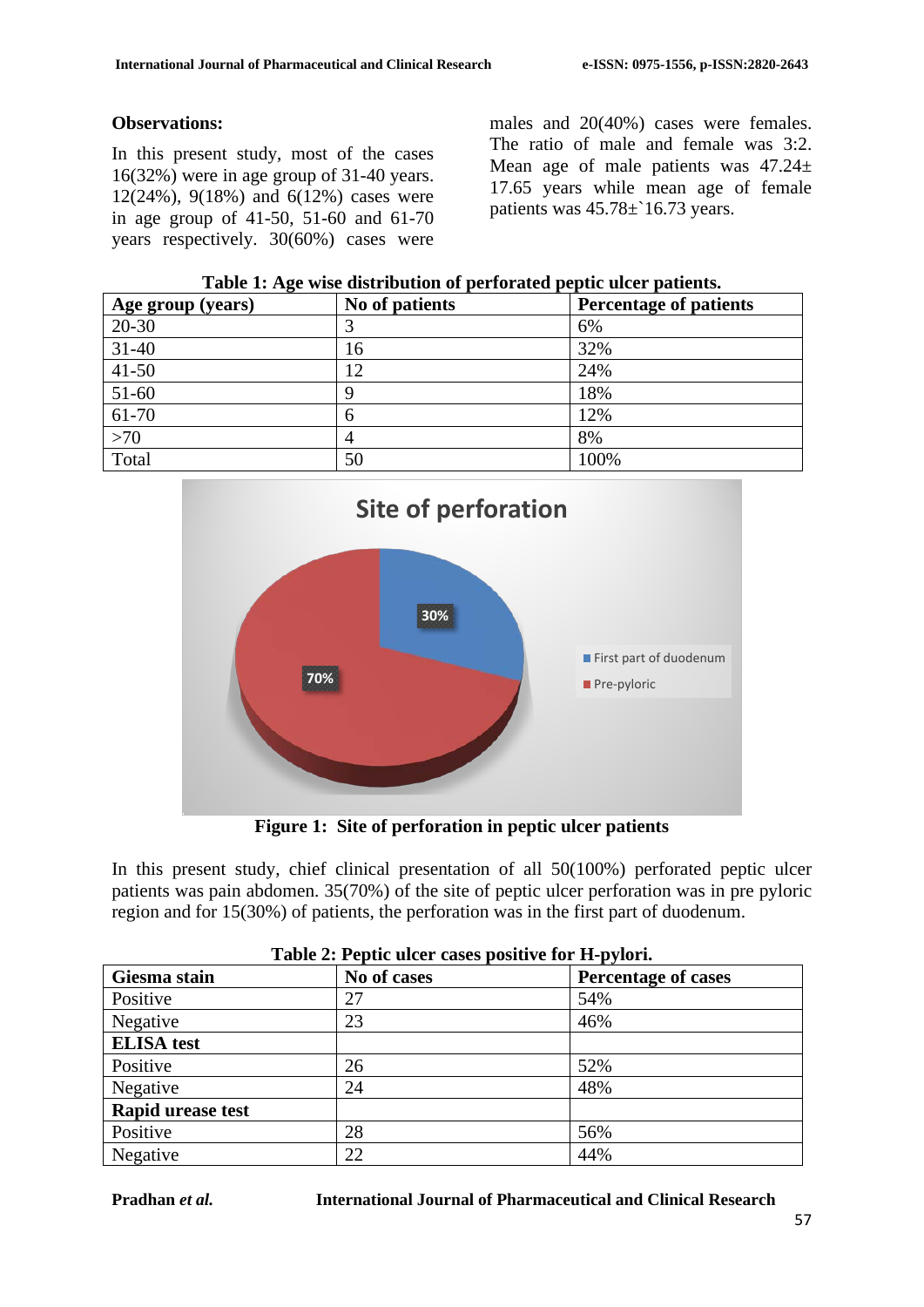On biopsy with Giemsa staining 23(46%), biopsy samples were negative for H. pylori whereas 27(54%), samples were positive for H. pylori. Serology results for IgA and IgM antibodies were positive in 26(52%) and negative in 24(48%) perforated peptic ulcer patients. Similarly, when rapid urease test was performed in perforated peptic ulcer patients, 28(56%) cases were positive and 22(44%) were negative.,

In this study among all 50 patients Giemsa staining and rapid urease test were positive in 27(54%) patients and both the tests were negative in 23(46%) of the patients. Rapid urease test was alone positive in 28(56%) of the cases. Among all the 50 perforated peptic ulcer cases both Giemsa staining and Serology were positive in 26(52%) of the cases and both were negative in 22(44%) of the patients. Giemsa staining was alone positive in 27(54%) of the patients.

| <b>Follow</b> up        | No. of cases | <b>Percentages</b> |
|-------------------------|--------------|--------------------|
| No complication         | 46           | 92%                |
| Enterocutaneous fistula |              | 4%                 |
| Surgical site infection |              | 2%                 |
| Death                   |              | 2%                 |
| <b>Total</b>            | 50           | 100%               |

**Table 3: Follow up of perforated peptic ulcer patients**

In this present study, on postoperative follow up 46(92%) of the patients had not developed any complications, 2(4%) developed enterocutaneous fistula, 1(2%) had surgical site infection with organism E. coli, and 1(2)% died due to septicaemic shock.

# **Discussions:**

Helicobacter pylori (HP) is a gramnegative microaerophilic bacterium that infects the epithelial lining of the stomach. The discovery of HP as a cause of peptic ulcer disease in 1983 resulted in a change of what was once a difficult and debilitating disease into one that could be reliably cured with a course of antibiotics, albeit with escalating concerns due to mounting antibiotic resistance [10]. Colonization with H. pylori is not a disease in itself but a condition that affects the relative risk of developing various clinical disorders of the upper gastrointestinal tract and possibly the hepatobiliary tract. Testing for H. pylori therefore has no relevance by itself but should be performed to find the cause of an underlying condition, such as peptic ulcer disease, or for the purpose of disease prevention, such as in subjects with familial gastric cancer [11].

In this present study, most of the cases 16(32%) were in age group of 31-40 years. 12(24%), 9(18%) and 6(12%) cases were in age group of 41-50, 51-60 and 61-70 years respectively. This finding was consistent with the study by Dogra et al with the highest incidence in the age group of 31-40 years [12].

In this present study, 30(60%) cases were males and 20(40%) cases were females. The ratio of male and female was 3:2. Mean age of male patients was  $47.24 \pm$ 17.65 years and mean age of female patients was  $45.78 \pm 16.73$  years. This corroborates with various other studies done by by Reinbach et al, Khan et al, Aman et al, Dogra et al, Rehmani et al.  $[13,14,15,16]$ . It is contrasting to the study by Kaffes et al, who found it to be more common in females [17].

In this present study, most common presenting symptom was epigastric/ upper abdominal pain, almost all 50 (100%) cases had it. Guarding/rigidity were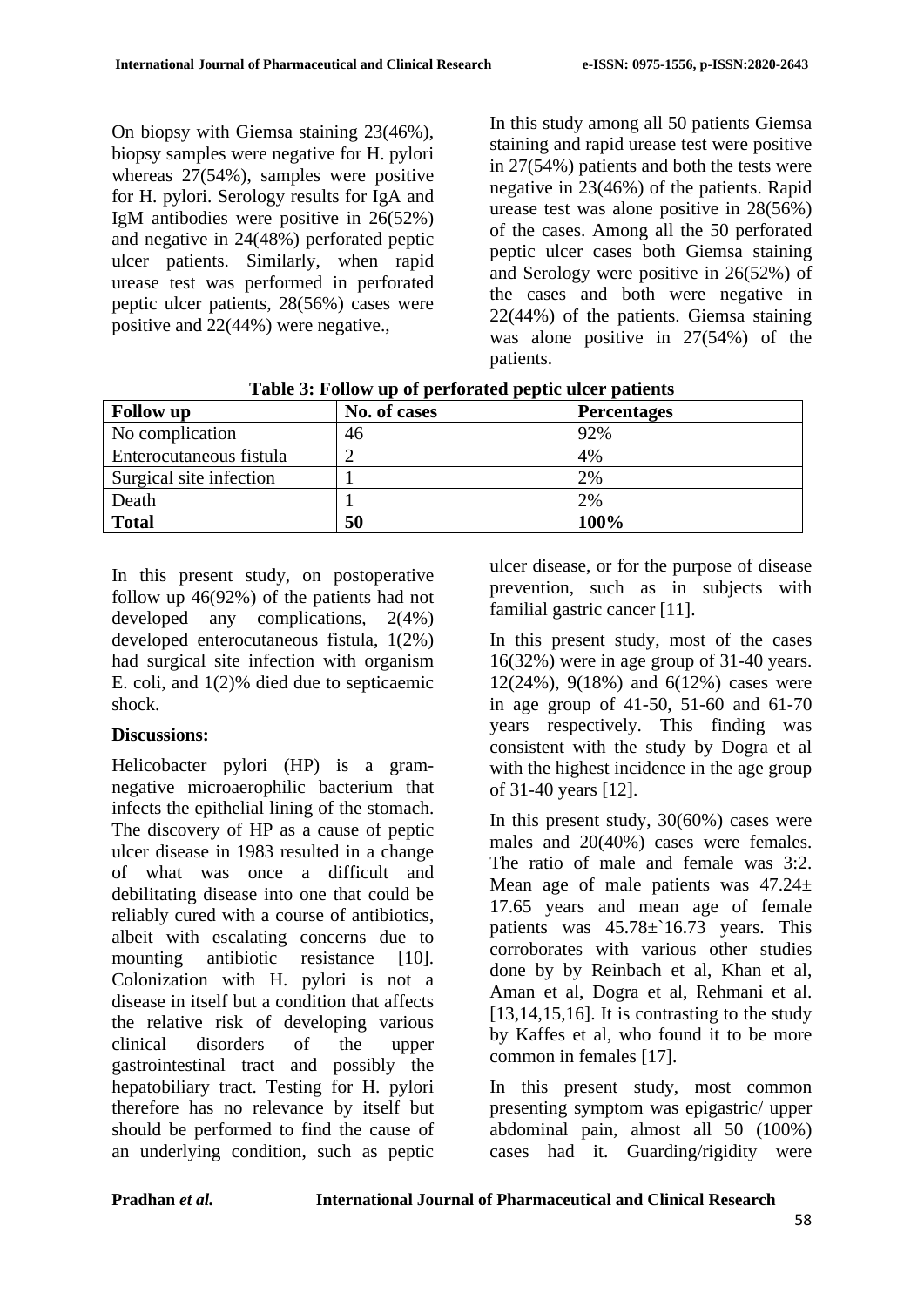present in almost all cases. This is consistent with the other studies [18]. Intraoperatively 35(70%) patients had Prepyloric perforation, 15(30%) patients had in D1 i.e., first part of duodenum. This is in contrast to the studies in the literature, like the study done by Shah et al which mentioned that most common site was first part of duodenum or pre-pyloric [19]. All patients with perforated peptic ulcer included in our study underwent exploratory laparotomy with Graham's omental patch closure.

In this present study, the frequency of H. pylori was found to be 28(56%) among the 50 participants; showing moderately high incidence of H. pylori infection in perforated peptic ulcers. These results are in agreement with studies by Reinbach et al and Chowdhary et al, whose studies showed 47% (statistically insignificant) and 0% incidence respectively [20,21]. This is in contrast to the various studies in the literature. For example, indigenous studies by Sebastian et al reported an infection rate as high as 83% in a small group of acute perforated peptic ulcer, Sharma et al found a prevalence rate of 61% among 44 patients from Chhattisgarh region [22].

Gastric or duodenal ulcers (commonly referred to as peptic ulcers) are defined as mucosal defects with a diameter of at least 0.5 cm penetrating through the muscularis mucosa. Gastric ulcers mostly occur along the lesser curvature of the stomach, in particular, at the transition from corpus to antrum mucosa [23]. Duodenal ulcers usually occur in the duodenal bulb, which is the area most exposed to gastric acid. In Western countries, duodenal ulcers are approximately fourfold more common than gastric ulcers; elsewhere, gastric ulcers are more common. Duodenal ulcers in particular occur between 20 and 50 years of age, while gastric ulcers predominantly arise in subjects over 40 years old. Both gastric and duodenal ulcer diseases are strongly related to H. pylori. In initial reports from all over the world in the first decade after the discovery of H. pylori, approximately 95% of duodenal ulcers and 85% of gastric ulcers occurred in the presence of H. pylori infection [24]. Several cohort studies estimated that the lifetime risk for ulcer disease in H. pyloripositive subjects is 3 to 10 times higher than in H. pylori-negative subjects [25] and that 10 to 15% of H. pylori-positive subjects developed ulcer disease during long-term follow-up. These data came from studies in developed areas of the world. It is unknown whether H. pyloripositive subjects in developing countries have similar disease risks. Introduction of H. pylori eradication regimens completed the evidence for a causal relation between H. pylori and ulcer disease by showing that eradication of this bacterium strongly reduced the risk of recurrent ulcer disease [25].

In this present study, Giemsa staining of the biopsy samples showed Helical bacteria in 27(54%) out of 50 cases. This method has an accuracy rate of 78% in detecting H. pylori [16]. This method was considered gold standard and used in almost all studies for the detection of H. pylori in perforated peptic ulcers [12,15,18].

In this present study, serological analysis of 26 patient 26(52%) with perforated peptic ulcer was positive for Helicobacter pylori.

In this present study, frequency of H. pylori by rapid urease test was found to be 28(56%). This is a less commonly used method in various studies for detection of H. pylori. All biopsy proven studies had positive rapid urease test, but also had a few false positive [19, 20]. This is consistent with our study.

Postoperatively, one patient developed entero-cutaneous fistula, which was managed conservatively. One patient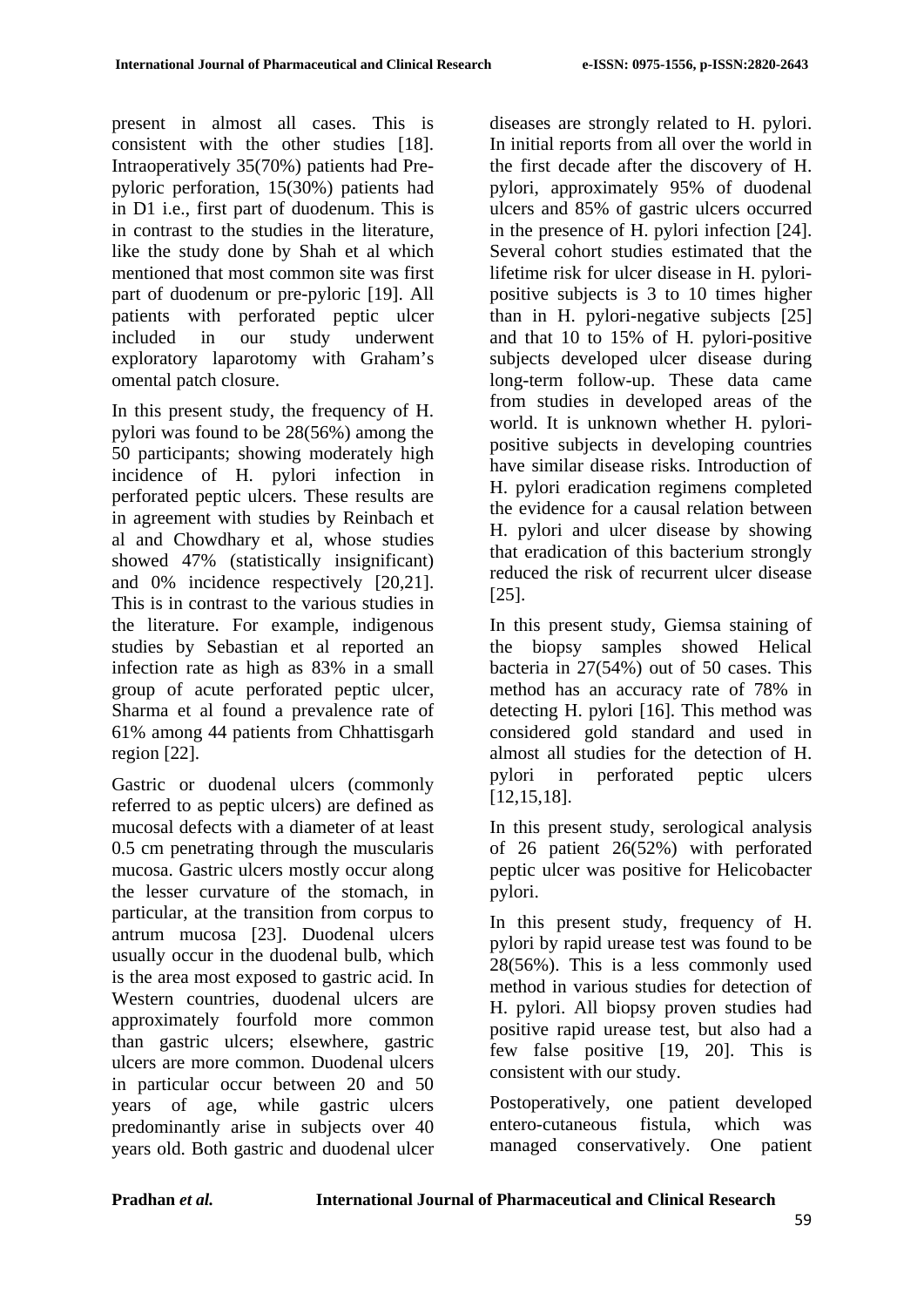developed superficial surgical site infection, with pus culture from wound site growing E.coli organism. Patient was followed up for a period of 6 months. Patient with H. pylori positive results were given triple drug therapy for H. pylori eradication. No recurrence was documented in any of the 50 cases. No reoperation was required.

An observational cross-sectional study on 166 adults in Portugal found a higher prevalence of H. pylori in adults with a lower consumption of vegetables and fruits and higher consumption of fried food; in addition, lower frequency of handwashing before going to the bathroom and well water consumption was also found to be risk factors, whereas no association was demonstrated with tobacco, alcohol, coffee or other dietary factors [21]. The relationship of H. pylori seroprevalence and CagA seroprevalence to a number of dietary factors was addressed in a study of 294 adult asymptomatic blood donors in Bulgaria [22]. Frequent (>5 days per week) honey consumption was associated with both reduced H. pylori seroprevalence (OR, 0.68; 95% CI, 0.473- 0.967) and reduced CagA IgG seroprevalence (OR, 0.65; 95% CI, 0.486- 0859). Frequent (>5 days per week) yoghurt consumption was also associated with lower CagA positivity (OR, 0.56; 95% CI, 0.341-0.921) [5].

Gastric colonization with H. pylori induces histologic gastritis in all infected individuals, only a minority develop any apparent clinical signs of this colonization. It is estimated that H. pylori-positive patients have a 10 to 20% lifetime risk of developing ulcer disease and a 1 to 2% risk of developing distal gastric cancer [23, 24, 25]. The risk of development of these disorders in the presence of H. pylori infection depends on a variety of bacterial, host, and environmental factors that mostly relate to the pattern and severity of gastritis [11].

## **Conclusions:**

We have found the preponderance of peptic ulcers in middle aged male population, pre-pyloric region being the commonest site of perforation. There has been a higher prevalence of H-pylori infection in patients with perforated peptic ulcers in our study.

## **References:**

- 1. James K. Y. Hooi, Wan Ying Lai, Wee Khoon Ng et al. Global Prevalence of Helicobacter pylori Infection: Systematic Review and Meta-Analysis. Gastroenterology 2017; 153:420–429.
- 2. Bizzozero, G. Ueber die schlauchförmigen drüsen des magendarmkanals und die beziehungen ihres epithels zu dem oberflächenepithel der schleimhaut dritte mittheilung. Arch. Für Mikrosk. Anat. 1893;42: 82–152.
- 3. Marshall, B.J.; Warren, J.R. Unidentified curved bacilli in the stomach of patients with gastritis and peptic ulceration. Lancet 1984; 1:1311–1315.
- 4. Zamani M, Ebrahimtabar F, Zamani V, et al. Systematic review with metaanalysis: the worldwide prevalence of Helicobacter pylori infection. Aliment Pharmacol Ther. 2018; 47:868-87.
- 5. Sjomina O, Pavlova J, Niv Y, Leja M. Epidemiology of Helicobacter pylori infection. Helicobacter. 2018;23(Suppl. 1):e12514.
- 6. Graham DY. History of Helicobacter pylori, duodenal ulcer, gastric ulcer and gastric cancer. World J Gastroenterol 2014; 20(18): 5191-204.
- 7. Malfertheiner P, Megraud F, O'Morain C, et al. Current concepts in the management of Helicobacter pylori infection: the Maastricht III Consensus Report. Gut 2007; 56(6): 772-81.
- 8. Wang C, Yuan Y, Hunt RH. The association between Helicobacter pylori infection and early gastric